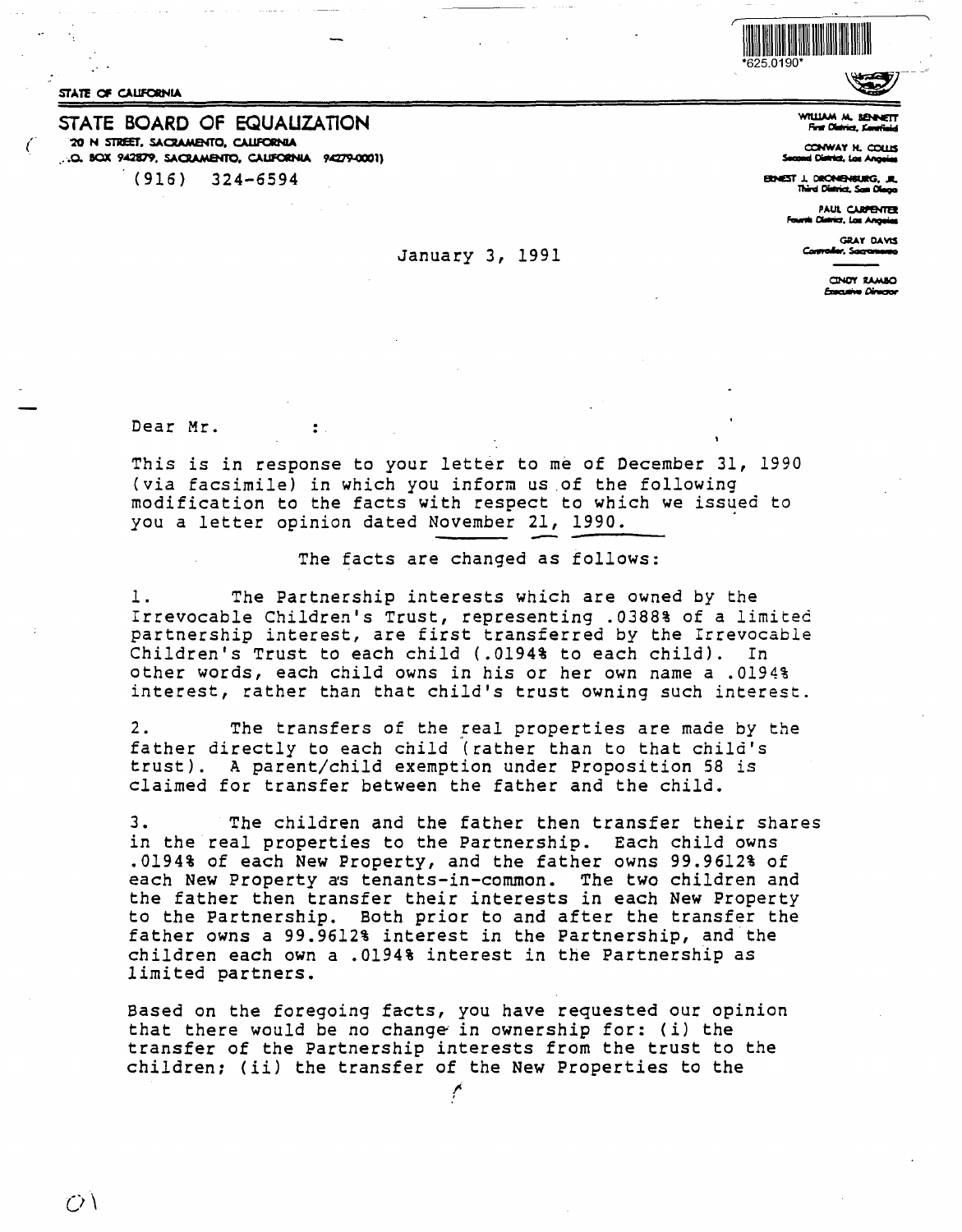children; and (iii) the transfer of the New Properties by the children and the father to the Partnership.

### Transfer of Partnership Interests

Revenue and Taxation Code\* §64(a) provides in relevant part that "the purchase or transfer of ownership interests in legal entities, such as... partnership interests, shall not be deemed to constitute a transfer of the real property of the legal entity• (unless subdivisions (c) and (d) of §64 provide otherwise).

Section  $64(c)$  provides in relevant part that "when a  $\cdot$ corporation, partnership, other legal entity or any other person obtains .•. a majority ownership interest in any partnership •.. through the purchase or transfer of ... partnership interest...such purchase or transfer of such interest shall be a change of ownership of property owned by the ... partnership... in which the controlling interest is obtained.

Section 64(d) provides in part:

If property is transferred on or after March 1, 1975, to a legal entity in a transaction excluded from change in ownership by paragraph (2) of subdivision (a) of §62, then the persons holding ownership interests in such legal entity immediately after the transfer shall be considered the "original co-owners.• Whenever shares or other ownership interests representing cumulatively more than 50 percent of the total interests in the entity are transferred by any of the original co-owners in one or more transactions, a change in ownership of that real property owned by the legal entity shall have occurred, and the property which was previously excluded from change in ownership under the provisions of paragraph (2) of subdivision (a) of §62 shall be· reappraised.

Property Tax Rule No. 462(j) (See 18 California Code of Regulations §462) provides in relevant part that:

> (3) Transfers of ownership interests in legal entities. Except as is otherwise provided in

All statutory references are to the Revenue and Taxation Code unless otherwise indicated.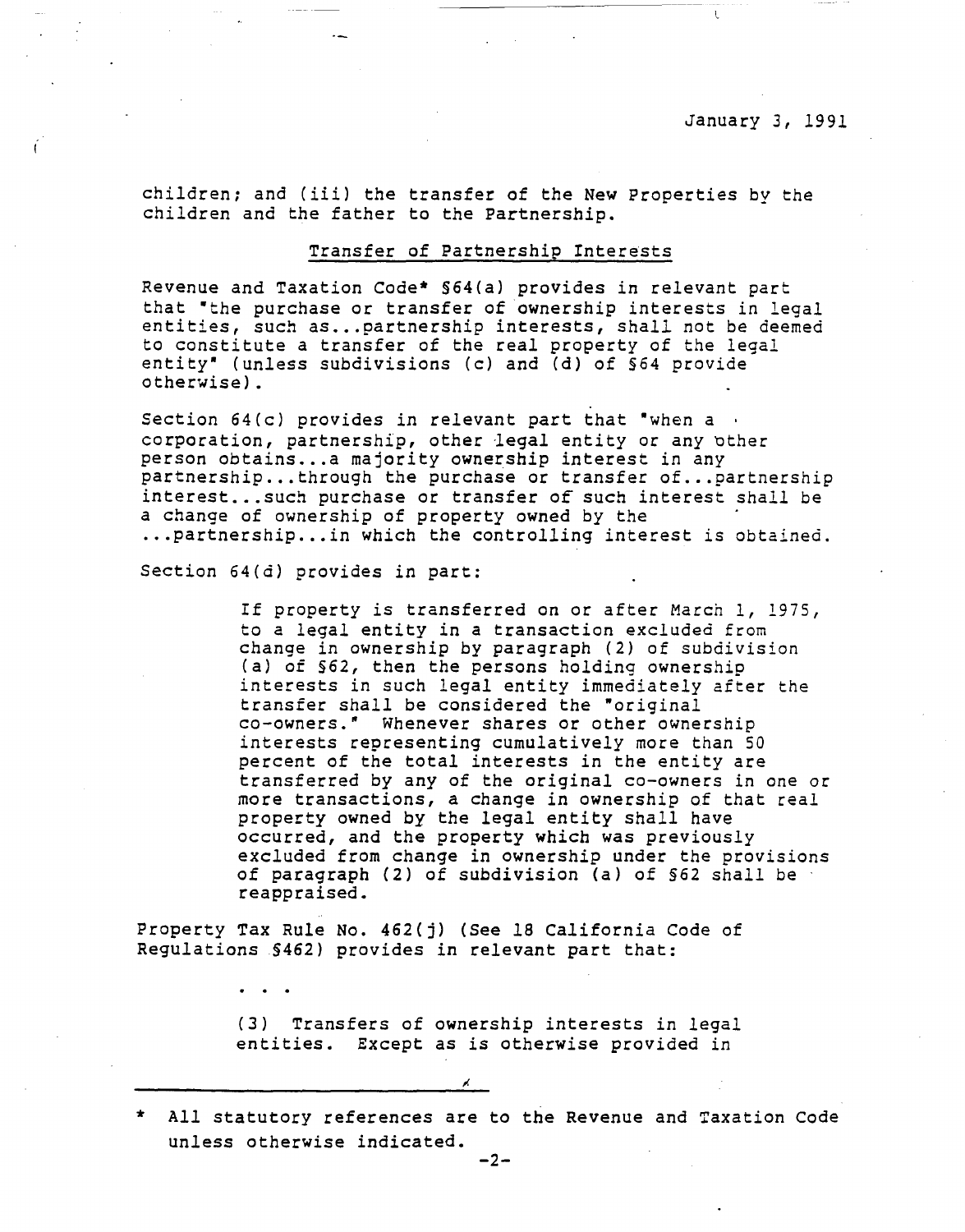subdivision (4), the purchase or transfer of corporate stock, partnership shares, or ownership interests in other legal entities is not a change in ownership of the real property of the legal entity.

(4) Exceptions:

(A) When any corporation, partnership, other legal entity or any person: ... (ii) obtains direct or indirect ownership of more than SO percent of the total interest in both partnership capital and profits...

(B) When real property transferred to a' corporation, partnership or other legal entity is excluded from a change in ownership pursuant to  $(2)(B)$ and the "original co-owners" subsequently transfer in one or more transactions, more than 50 percent of the total... ownership interests in the entity as defined in (4)(A). For purposes of determining whether more than SO percent of the total ... ownership interests in the entity has been transferred, transfers of such interests by the "original co-owners" shall be cumulated beginning with the time of first ownership interest transfer.

(5) Partnership

(B) Except as provided in  $(4)(A)(ii)$  and  $(4)(B)$ , the addition or deletion of partners in a continuing partnership does not constitute a change in ownership of partnership property.

The proposed transfer of the Partnership interests from the Children's Trust to the children obviously would not result in any person or entity obtaining a majority ownership interest, i.e., direct or indirect ownership of more than SO percent of the total interest in both partnership capital and profits of<br>the Partnership. Moreover, you informed me in our recent telephone conversation regarding this matter that less than 15 percent of the ownership interests in the Partnership have been transferred since the Partnership was formed. Accordingly, §§64(c) and (d) and Rule No. 462(j)(4)(A) and (B) would not apply to the proposed transfer of Partnership interests from the Children's Trust to the children. Thus, since the Partnership is a continuing partnership (you so advised me in our recent telephone conversation regarding this matter), the proposed transfer would not be- a change in ownership of Partnership property as provided by Property Tax Rule No. 462(j)(S).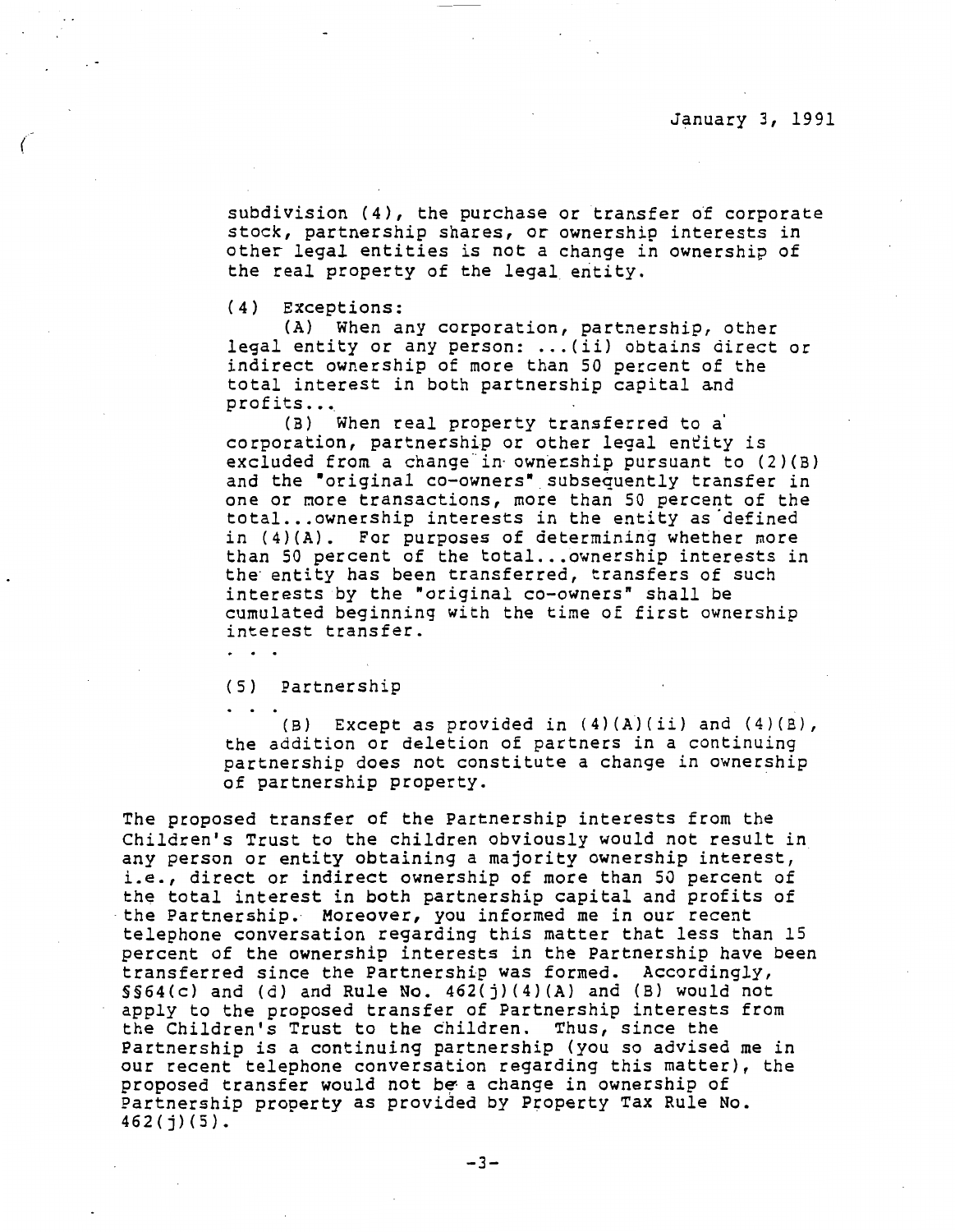January 3, 1991 ·

### Transfer of New Properties *to* Children

This transfer *is* from father to children and would thus be excluded under Proposition 58 and §63.l subject *to* the limitations therein regarding value and the timely filing of a claim.

# Transfer of New Properties by Father And Children to the Partnership

Since the proportionate ownership interests in New Properties would remain the same after the transfer as they were prior to the transfer, this transfer would be excluded under  $$62(a)(2)$ . Father and children would, however, be considered "original co-owners• as defined in §64(d) for purposes of determining whether a change in ownership of New Properties will occur when interests in the Partnership are subsequently transferred.

For the reasons *set* forth in our letter to you of November 21, 1990, we are of the opinion that the step-transaction doctrine would not apply.

The views expressed in this letter are, of course, advisory only and are not binding upon the assessor of any county. You may wish to consult the appropriate assessor in order to confirm that the described property will be assessed in a manner consistent with the conclusion stated above.

Our intention is to provide timely, courteous and helpful responses to inquiries such as yours. Suggestions ·that help us to accomplish this goal are appreciated.

Very truly yours,

ry truly yours,<br>**Enie 7 E. sembaux** 

Eric F. Eisenlauer Tax Counsel

EFE:ta 2916D cc: Mr. John w. Hagerty Mr. Verne Walton

-4-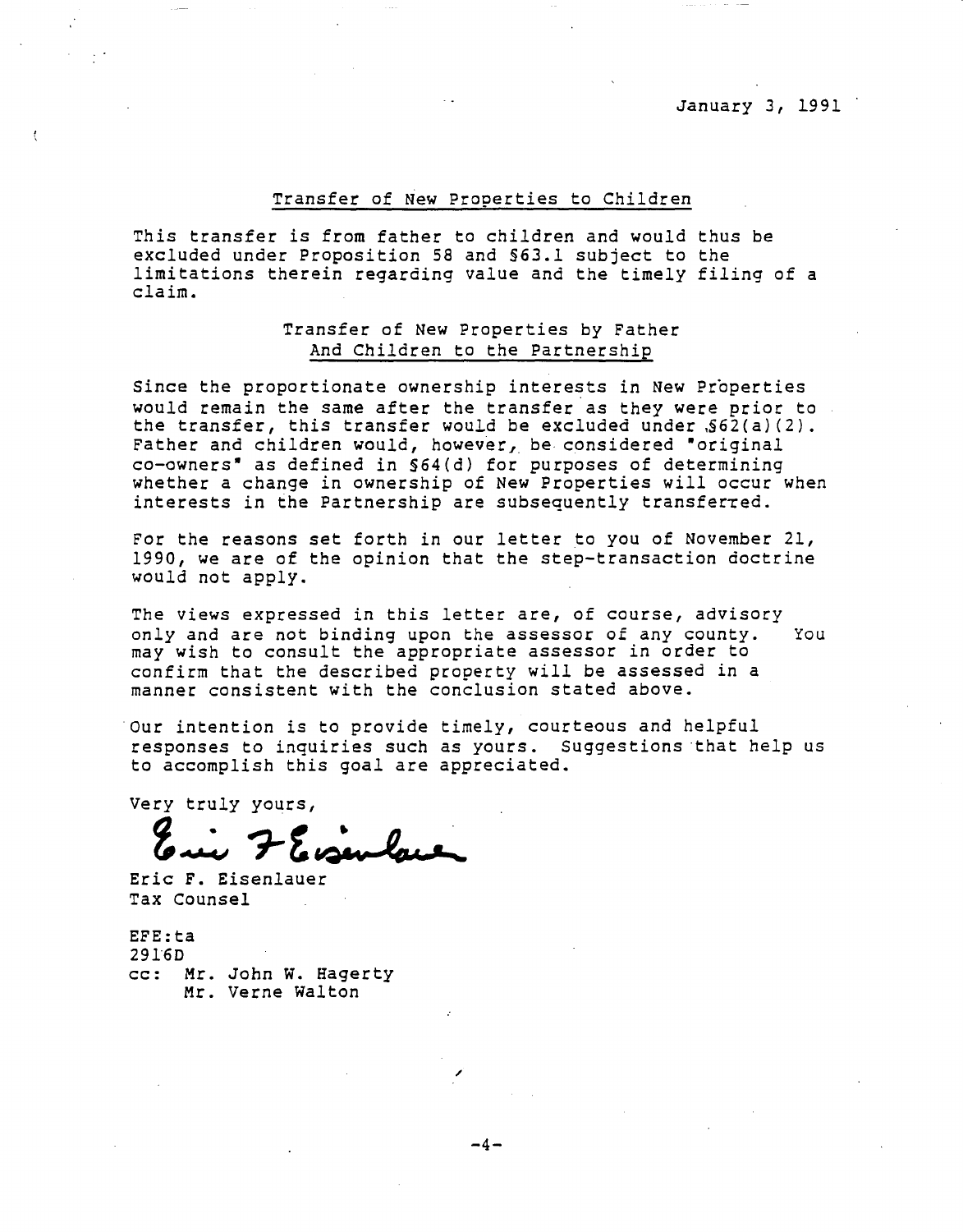STATE Of CALIFORNIA

### STATE BOARD OF EQUALIZATION 20 N STREET, **SACRAMENTO, CALIFORNIA ,P.O. BOX 9-'2879, SACRAMENTO, CALIFORNIA 94279-0001)**  (916) 324-6594



WILLIAM M. BENNETT

**CONWAY H. COWS Second District, Los Angeles** 

**ERNEST** J. **ORONENBURG, JR. Thwd Oidrict, San OioQo** 

**PAUL CARPENTER**<br>The District, Los Angeles

CINDY RAMBO **Executive Director** 

# GRAY DAVIS<br> **CONVERIDEL 21, 1990** Computer, Society Art Convention, *Computer*, Society Art Convention

## Re: Request for Letter Response Change of Ownership for Proposition 13 Purposes.

Dear Mr.

 $\ddot{\cdot}$ 

This is in response to your letter of October 2, 1990 to the .attention of Mr. Richard Ochsner in which you request our opinion as to whether there would be a "change in ownership" and thus a reassessment of the subject properties under the following facts and proposed transaction contained in your letter.

#### **FACTS**

A California. limited partnership ("Partnership") owns existing real property located in California consisting of raw land and rental buildings. The Partnership's interests are owned 99.9612% by the Father (90% by the Father in the capacity as a general partner, and 9.9612% by the Father in the capacity as a limited partner). The remaining .0388% is owned by Father's two Chilqren's Trusts (.0194% by each child's Trust). Father's Partnership interests are held in the name of Father's "Revocable Living Trust" under which the Father, while alive, is the sole income and principal beneficiary.

Each Child's Trust is an inter vivos irrevocable trust. Each Child's Trust provides for the accumulation of income. Principal and accumulated income from each Child's Trust *is*  distributed to that child for the child's health, medical and educational needs, and for the support and maintenance of the child according to the child's standard of living. On the death of the child, the Trustee may allow the child to appoint property to other persons, if the Trustee deems appropriate in the Trustee's sole discretion. If such power is not exercised, then the property is distributed to that child's issue in trust.<br> $P_{\mu q} P_{\mu}$ <br> $\begin{bmatrix} P_{\mu} & P_{\mu} \\ P_{\mu} & P_{\mu} \end{bmatrix}$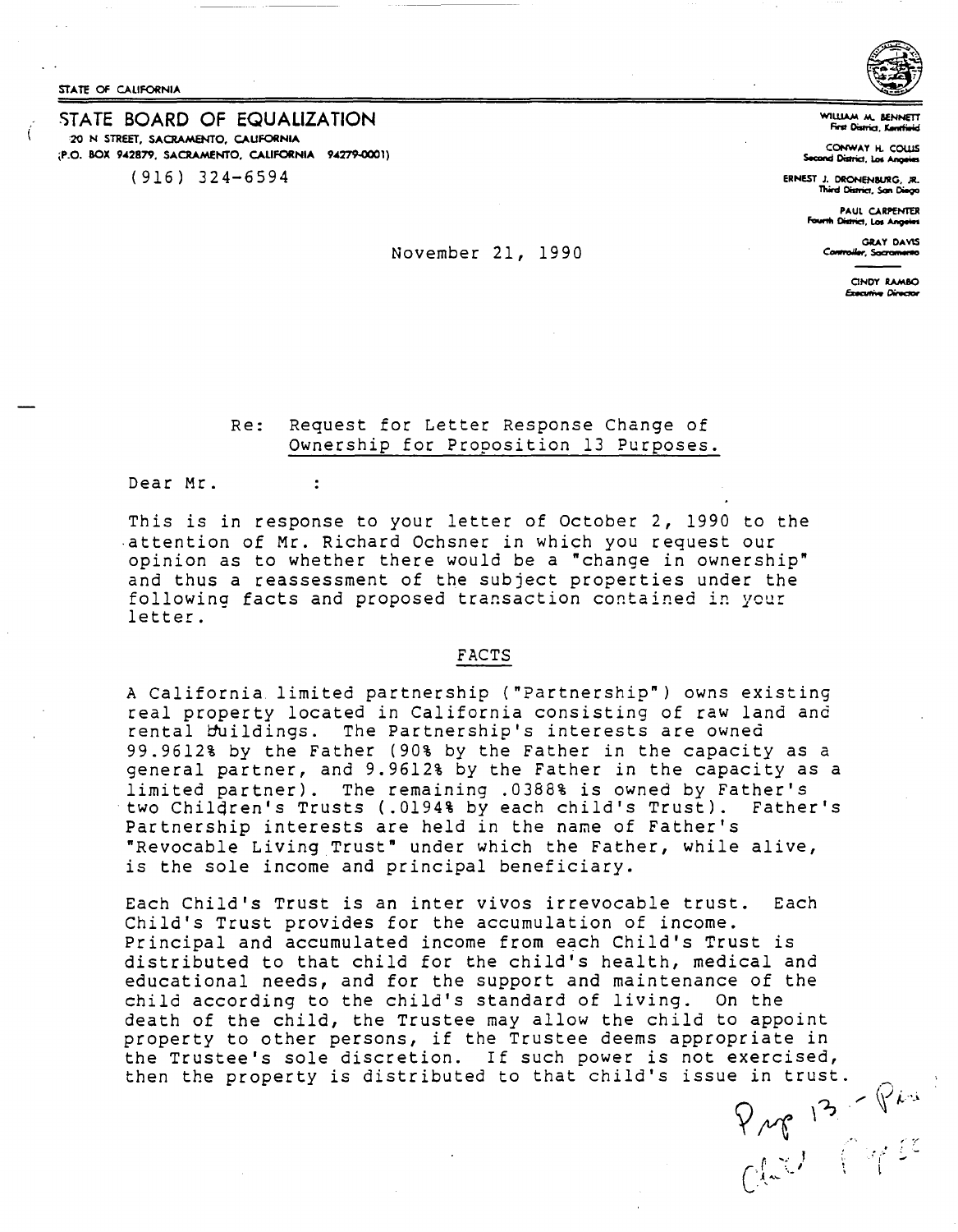Father presently owns outside of the Partnership other real property ("New Properties") consisting of raw land and rental buildings, which the Father desires to contribute to the Partnership for the business purpose of centralized management and estate planning. Title to these New Properties is presently held in the name of Father's Revocable Living Trust. Accordingly, the Father proposes to do the transactions described below.

### **PROPOSED TRANSACTION**

Father proposes to transfer .0388% of the New Properties to the two Children's Trusts, after which the Father and the Trusts would transfer the entire amount of the New Properties to the Partnership as follows:

1. First, the New Properties presently in the name of Father's Revocable Living Trust by way of grant deed are gifted equally to the two Children's Trusts in the amount of .0388% ( .0194% to each Child's Trust). Therefore, after the grant deed gift from Father to each Child's Trust, Father will own 99.9612% of each New Property as a tenant-in-common, and each Child's Trust will own .0194% of each New Property as a tenant-in-common. This transfer of .0388% of the New Properties represents less than \$1,000,000 of full cash value for California property tax purposes of all real property transferred by Father to the two Children's Trusts.<br>2. Second, Father and the Trust shall fi Second, Father and the Trust shall file a claim pursuant to Proposition 58 that the transfers between Father's Revocable Living Trust and each Child's Trust are excluded from being a change in ownership and reassessed due to Proposition

3. Third, Father and the two Children's Trusts shall transfer by grant deed their entire tenancy-in-common interests of the New Properties to the Partnership. Prior to the above transaction and after this transaction, Father's Revocable Living Trust and the Children's Trusts own the identical percentage interests in the Partnership and in the New Properties, 99.9612% and .0388%, respectively.

58 as a parent-child transfer.

For purposes of this opinion, we assume that transfers proposed to be made by Father will in fact be made by Father's Revocable Living Trust since title is held by the Trust and there is no mention of a proposed transfer from Father's Revocable Living Trust to Father.

 $-2-$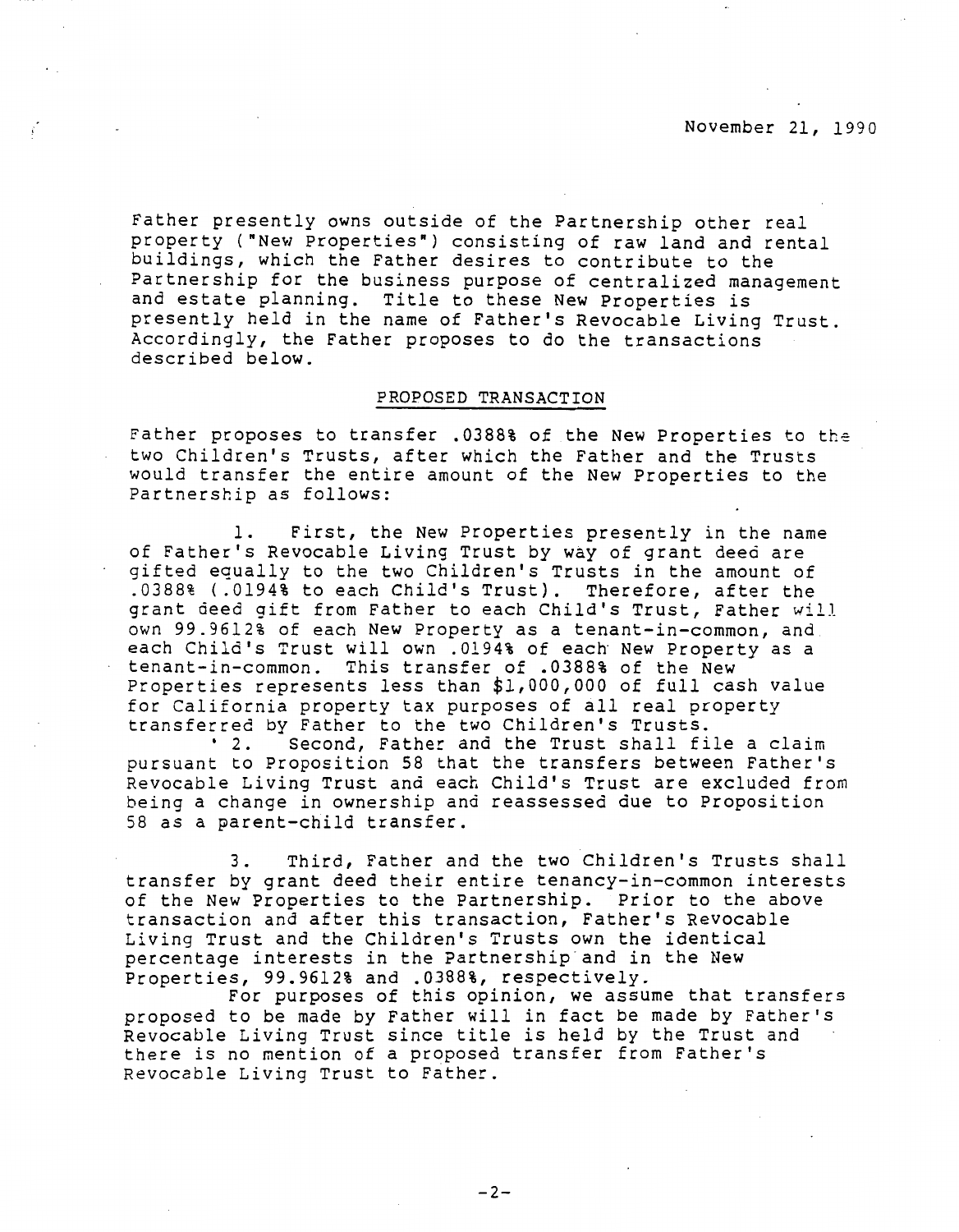### LAW AND ANALYSIS

"Change in ownership" is defined by section 60 of the Revenue and Taxation Code as a:

> [T]ransfer of a present interest in real property, including the beneficial use thereof, the value of which is substantially equal to the value of the fee interest.

Section 61 provides in relevant part that except as otherwise provided in section 62, "change in ownership" as defined in section 60, includes, but is not limited to:...

> (i) The transfer of any interest in real property between a corporation, partnership or other legal entity and a shareholder, partner or any other person.

Section 62(a)(2) states that a "change in ownership" does not include:

> Any transfer between an individual or individuals and a legal entity or between legal entities... which results solely in a change in the method of holding title to real property and in which the proportional ownership interests of the transferors and the transferees, whether represented by stock ... or otherwise, in each and every piece of real property transferred, remain the same after the transfer.

See also Property Tax Rule 462(j)(2)(B).

As you know, the California Electorate passed Proposition 58 in November 1986 which added subdivisions {g), (h) and {i) to Section 2 of Article **XIIIA** of the California Constitution. In part, Proposition 58 excluded from change in ownership transfers of the principal residence of the transferor and the first \$1,000,000 of the full cash value of all other real property between parents and children which were made after the effective date of the amendment (i.e., on or after November 6, 1986).

Section 63.1, which is the implementing legislation for Proposition 58, provides at subdivision (c)(7) that as used in 63.1: ...

> "Transfer" includes, and is not limited to, any transfer of the present beneficial ownership of property from an eligible transferor to an eligible

> > -3-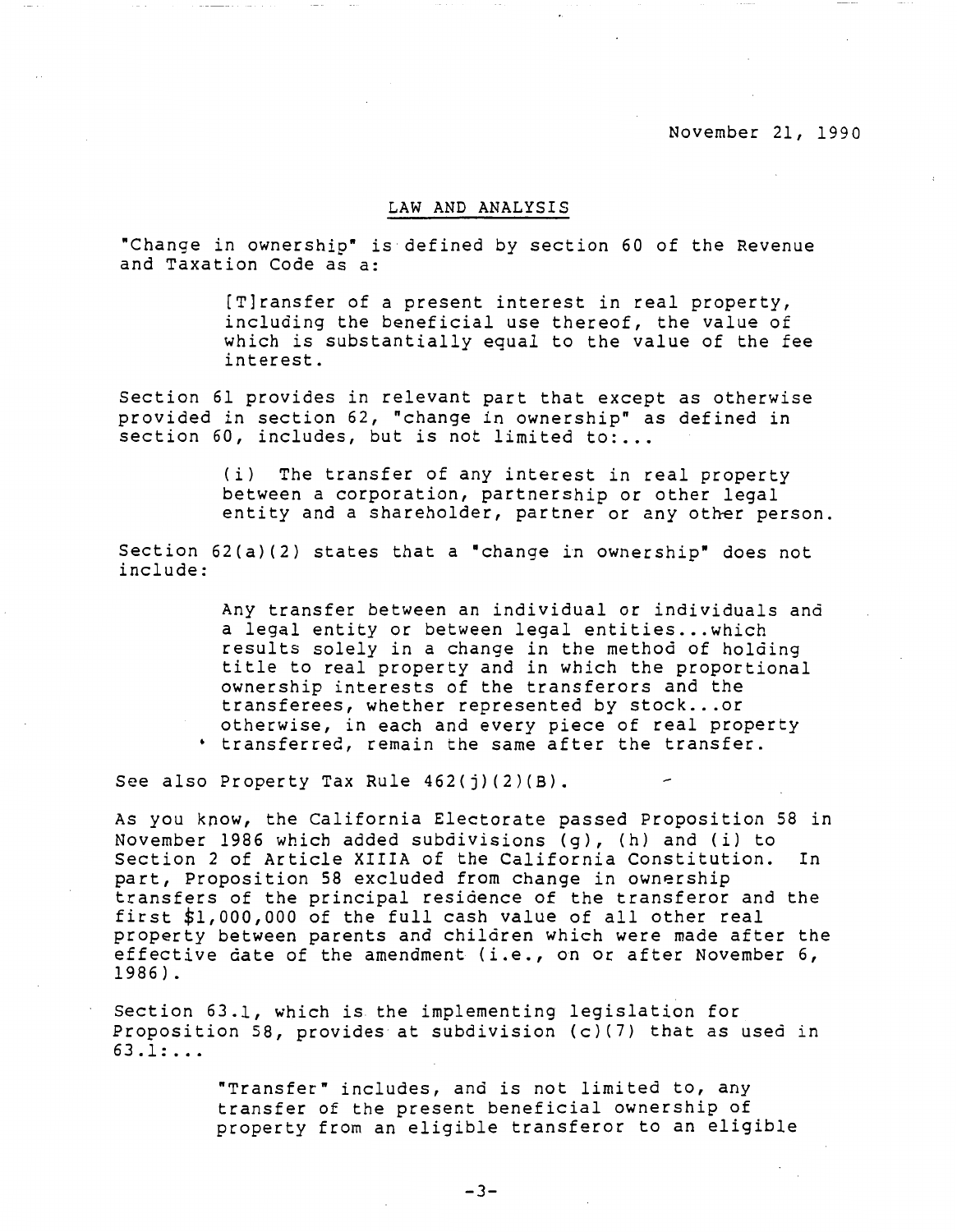transferee through the medium of an inter vivos or testamentary trust.

Stats. 1987, Ch. 48 is the legislation which added section 63.l to the Revenue and Taxation Code. Section 2 of Stats. 1987, Ch. 48 provides:

 $\sim$ 

SEC. 2. It is the intent of the Legislature that the provisions of Section 63.1 of the Revenue and Taxation Code shall be Liberally construed in order to carry out the intent of Proposition 58 on the November 4, 1986, general election ballot to exclude from change in ownership purchases or transfers between parents and their children described therein. Specifically, transfers of real property from a corporation, partnership, trust or other legal entity to an eligible transferor or transferors, where the latter are the sole owner or owners of the entity or are the sole beneficial owner or owners of the property, shall be fully recognized and shall not be ignored or given less than full recognition under a substance-over-form or step-transaction doctrine, where the sole purpose of the transfer is to permit an immediate retransfer from an eligible transferor or transferors to an eligible transferee or transferees which qualifies for the exclusion from change in ownership provided by Section 63.1. Further, transfers of real property between eligible transferors and eligible transferees • shall also be fully recognized when the transfers are immediately followed by a transfer from the eligible transferee or eligible transferees to a corporation, partnership, trust or other legal entity where the transferee or transferees are the sole owner or owners 'of the entity or are the sole beneficial owner or owners of the property, if the transfer between eligible transferors and eligible transferees satisfies the requirements of Section 63.1. Except as provided herein, nothing in this section shall be construed as an expression of intent on the part of the Legislature disapproving in principle the appropriate application of the substance-over-form or step-transaction doctrine.

Section 65.l(a) states the general rule that except for a joint tenancy interest described in section  $62(f)$ , when an interest in a portion of real property changes ownership, only the interest transferred shall be reappraised except that:

 $-4-$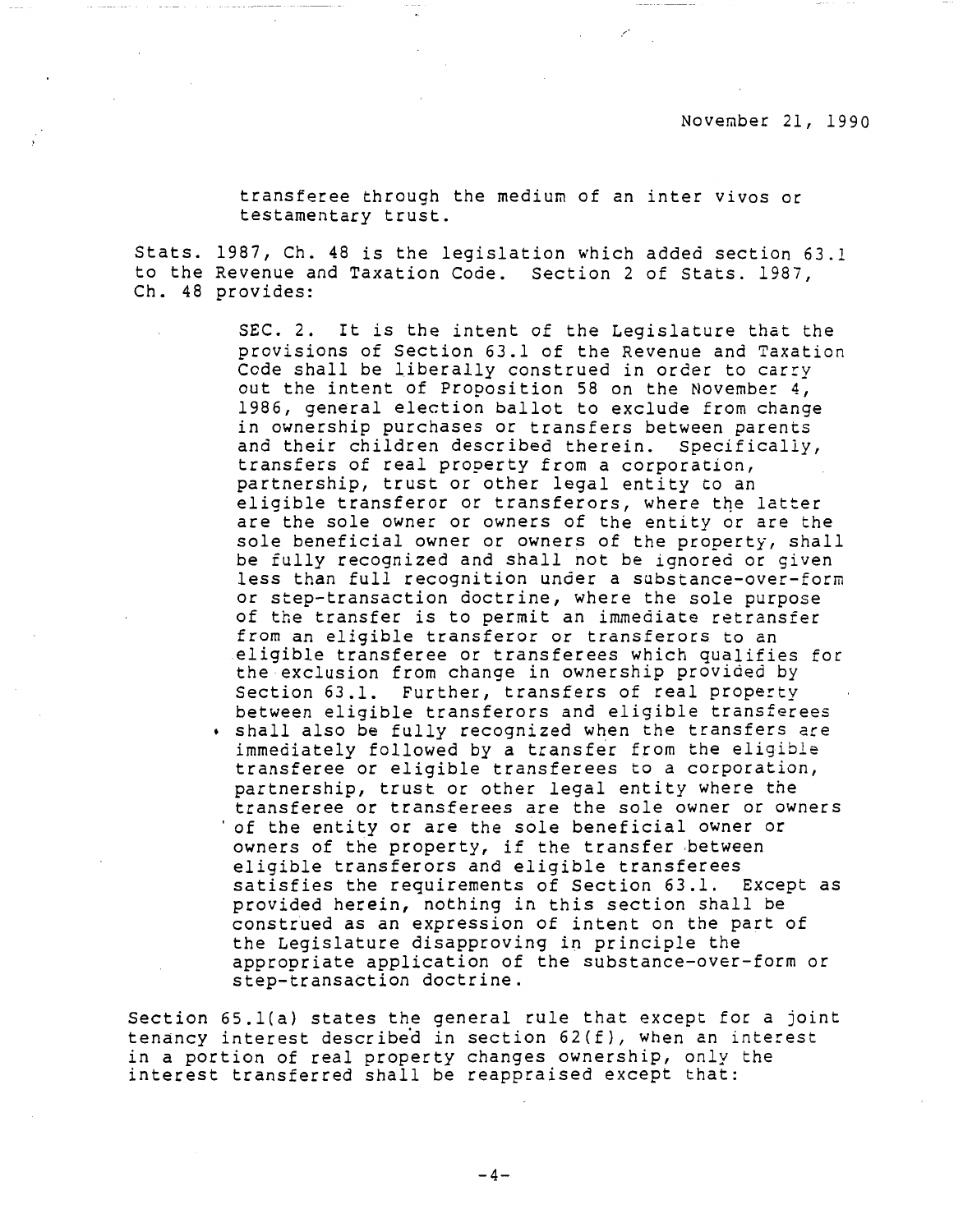A purchase or change in ownership of an interest with a market value of less than 5 percent of the value of the total property shall not be reappraised if the market value of the interest transferred is less than ten thousand dollars (\$10,000) provided, however, that transfers during any one assessment year shall be cumulated for the purpose of determining the percentage interests and value transferred.

The first step of the proposed transaction is the transfer by the Father's Revocable Living Trust of a .0194% interest in each of the New Properties to each Child's Trust. This step will qualify as a transfer between parent and child which is excluded under section 63 .1, if it results in a transfer of the present beneficial ownership of the subject real property from the Father to the children as provided in section 63.l(c)(7). Since Father is the sole income and principal beneficiary of his Revocable Living Trust, a transfer by that Trust is clearly a transfer of Father's present beneficial interest in the property. While the question of whether the children receive a present beneficial interest in the property is not free of doubt because each Child's Trust provides for accumulation of income, we have taken the position that one may be a present beneficiary of a trust even though the right to receive income is discretionary so long as no one else presently has a right to income or principal. Here, the trustee is to distribute principal and accumulated income from each Child's Trust to that child for the child's health and medical needs and for the support.and maintenance of the child according to the child's standard of living. No part of the income or principal of a Child's Trust is to be distributed to anyone but the child during the lifetime of the child. Accordingly, since nobody but a child presently can receive income or principal from a Child's Trust, each child has a present beneficial interest in the property for purposes of section 63.1 in our view. Therefore, since the .0388% interest to be transferred between trusts is less than \$1,000,000 of full cash value, all of the property transferred to the Children's Trusts would be excluded from change in ownership under Proposition 58 and section 63.1.

If, for any reason, the transfers to each Child's Trust were held not to comply with the requirements of section 63.1, the de minimis rule of section 65.l(a) set forth above may apply to some, if not all, of the New Properties transferred to the Children's Trusts. This would require a further parcel-by-parcel analysis based on information which has not been provided.

 $-5-$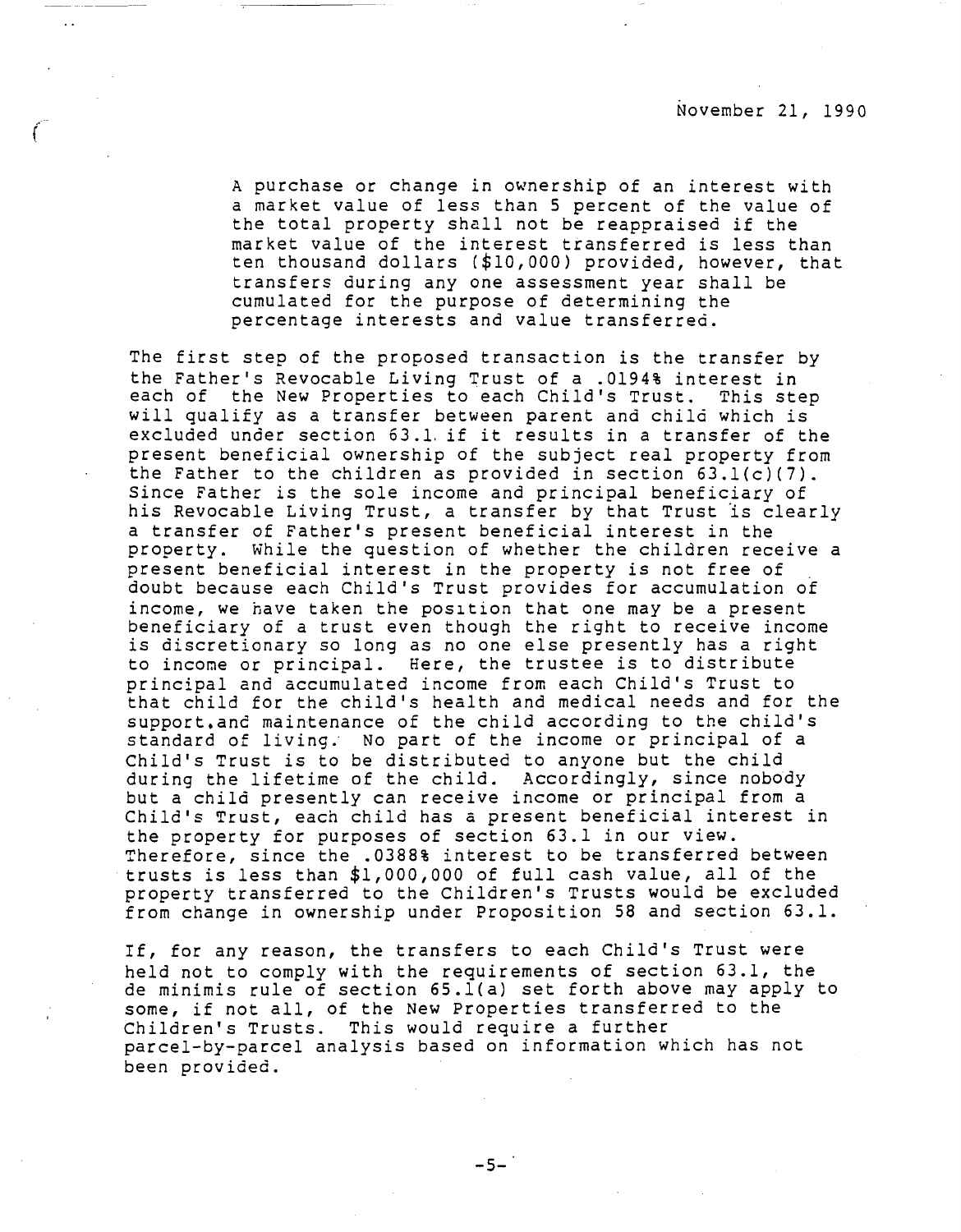The second step of the proposed transaction is the transfer by Father's Revocable Living Trust and the Children's Trusts of their respective tenancy-in-common interests in the New Properties to the Partnership. Since the proportional ownership interests of Father's Revocable Living Trust and the Children's Trusts in each of the New Properties would remain the same after the transfers of the New Properties to the Partnership as they were prior to the transfers to the Partnership, such transfers, which would result solely in a change in the method of holding title to the real property, should be excluded from change in ownership under section 62{a) (2).

However, since there clearly would be a 100% change in ownership if Father's Revocable Living Trust were to transfer New Properties directly to the Partnership without first transferring fractional interests to the Children's Trusts (Property Tax Rule  $462(j)(2)(B)(ii)$ ), a question arises as to the applicability of the step-transaction doctrine.

Generally, our position with respect to the application of the step-transaction doctrine is that where a taxpayer utilizes a series of transfers or steps to effect a transfer which might otherwise have been accomplished by fewer transfers or steps, any steps which the county assessor concludes are not supported by a business purpose other than avoiding higher property taxes should be disregarded.

An exception to the step-transaction doctrine exists where transfers are made in order to take advantage of the parent-child exclusion as indicated in section 2 of Stats. 1987, Ch. 48 set forth above. The quoted language describes a. situation which closely parallels the proposed transfers described in your letter. That is, section 2 of chapter 48 refers, in part, to a parent-child transfer of real property (qualifying under Revenue and Taxation Code Section 63.1) followed by a transfer from the eligible transferees to a partnership in which the transferees are the sole beneficial owners. In the proposed transaction described in your letter, the qualified parent~child transfer would be followed by a transfer of the beneficial tenancy-in-common interests of the parent and children in the real property to the Partnership which is wholly-owned by both the parent and the children. While the Partnership is not wholly owned solely by the children and, thus, the proposed transaction does not strictly match the pattern described in section 2 of chapter 48, we are of the opinion that under the described circumstances the distinction is not sufficient to deprive the proposed transaction of the benefits of chapter 48. While the question

-6-